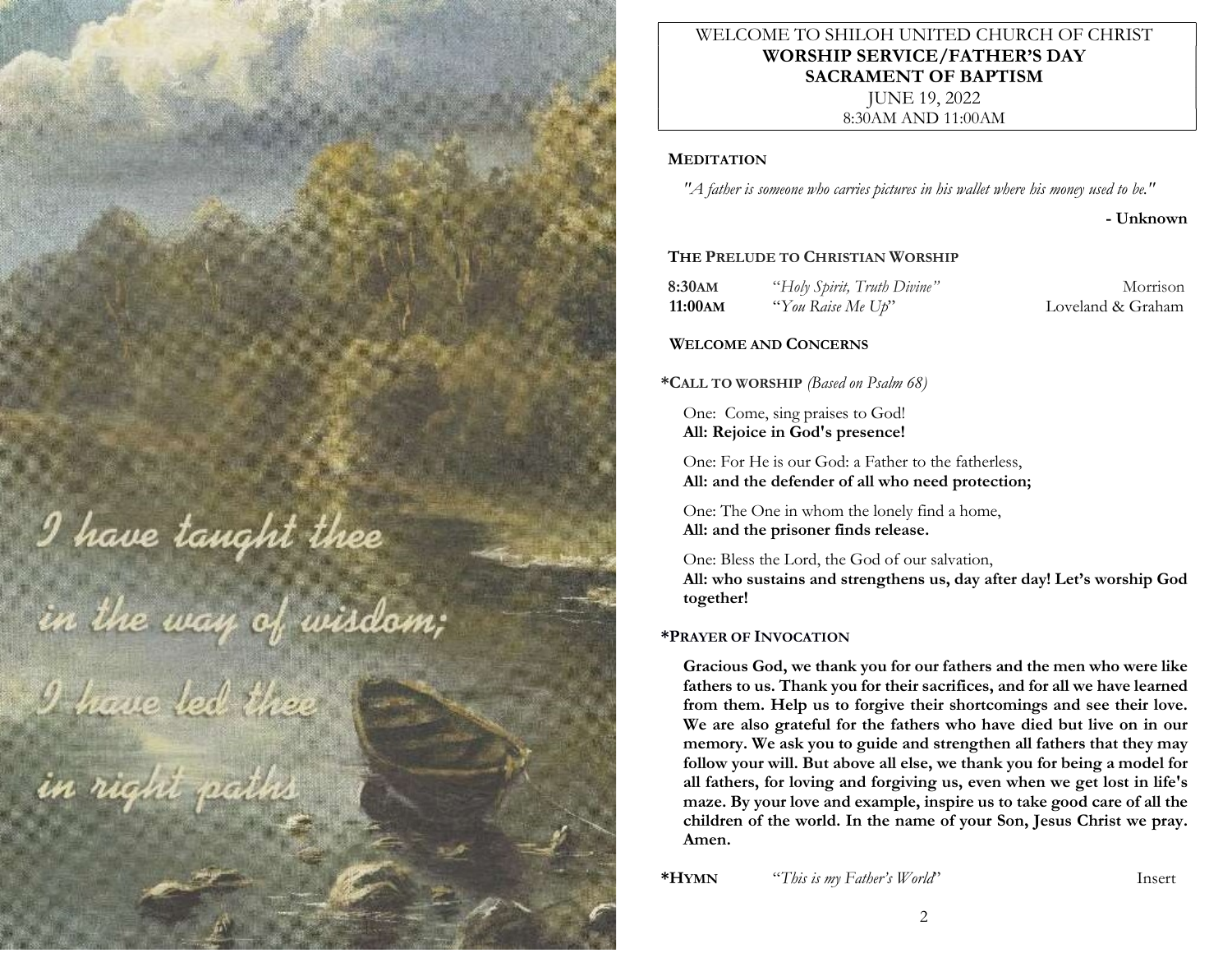#### PRAYER OF CONFESSION

Lord of the ages, in our busy lives, we do not always make time to love, to pray, or to sing your praises. We want to be strong, yet we often feel out of control: buffeted by the winds of change, rocked by the earthquakes in our relationships, burned by the fires of doubt. Forgetting what we cannot see, we ask, "Why have you forgotten me?" Help us trust your presence, even when we feel utterly alone, trapped in our dark night of the soul. With the promise of Christ as our hope, lead us from our own wilderness wanderings into the well-tended garden of your love. In Jesus' name we pray. Amen.

### WORDS OF ASSURANCE

The steadfast love of God is with you— yesterday, today, and tomorrow. Whether you turn away or doubt, whether you follow timidly or joyfully, you are loved and forgiven in Christ.

## EXCHANGING THE PEACE OF CHRIST (Please wave to one another)

May you know the peace of Christ in the midst of suffering. May you feel the hope of the Holy Spirit in the midst of sorrow. And may you touch the love of God in the midst of pain. Feel God's love blowing through your life, as you turn to one another and pass the peace of Christ.

The peace of God be with you. And also with you.

### 8:30AM SACRAMENT OF BAPTISM See Insert

## CEDRIC RICHARD SIMPSON

#### 11:00AM CHILDREN'S SERMON

All children (including infants) and youth who desire to come forward for the Children's Sermon are welcomed and encouraged to do so. Parent's/caregivers are welcome to accompany their child during the children's message.

| *HYMN | "Child of Blessing, Child of Promise" | #325 |
|-------|---------------------------------------|------|
|-------|---------------------------------------|------|

## WITNESS TO OUR SACRED STORY

First Reading: Psalm 22:19-28 Second Reading: Galatians 3:23-29

## PIANO SOLO BY JESSIE SECHRIEST

8:30AM & 11:00AM "Heaven Came Down and Glory Filled My Soul" Peterson

Third Reading: Proverbs 8:1-4, 22-31

\* $HYMN$  "Be Now My vision"  $\#451$ 

PASTORAL PRAYER

#### SILENT PRAYER

#### THE LORD'S PRAYER

Our Father, who art in heaven, hallowed be thy name. Thy kingdom come. Thy will be done, on earth as it is in heaven. Give us this day our daily bread. And forgive us our sins, as we forgive those who sin against us. And lead us not into temptation, but deliver us from evil. For thine is the kingdom, and the power, and the glory forever. Amen.

## PRESENTING OUR TITHES AND OFFERINGS BEFORE GOD

#### INVITATION TO THE OFFERING

Through holy wisdom, God has made the world as a rich dwelling place, giving us dominion over the created order. As God is mindful of us and of our needs, let us now be mindful of our obligation to be good stewards, through our generosity and responsibility for God's gifts.

#### \*OFFERTORY RESPONSE  $"Doxology"$  # 778

Praise God from whom all blessings flow; Praise God, all creatures here below; Praise God for all that love has done; Creator, Christ, and Spirit, One. Amen.

#### \*PRAYER OF DEDICATION

We give thanks, O God, for all that you have given us. Pour out your blessing on these tithes and offerings, that they might be a source of blessing in our church, in our community, and in our world. Through this act of sharing, may we counter fear with hope and transform scarcity through generosity. We offer this prayer in the name of the Creator, the Christ and the Holy Spirit. Amen.

\*CLOSING HYMN "Faith of our Fathers" Insert

#### **BENEDICTION**

One: May God our Creator who crowns each of us with beauty and honor, Christ Jesus who shows us the Way, And the Holy Spirit who gives us light and life, go with you and fill you with strength, hope, and love. All: Thanks be to God! Amen.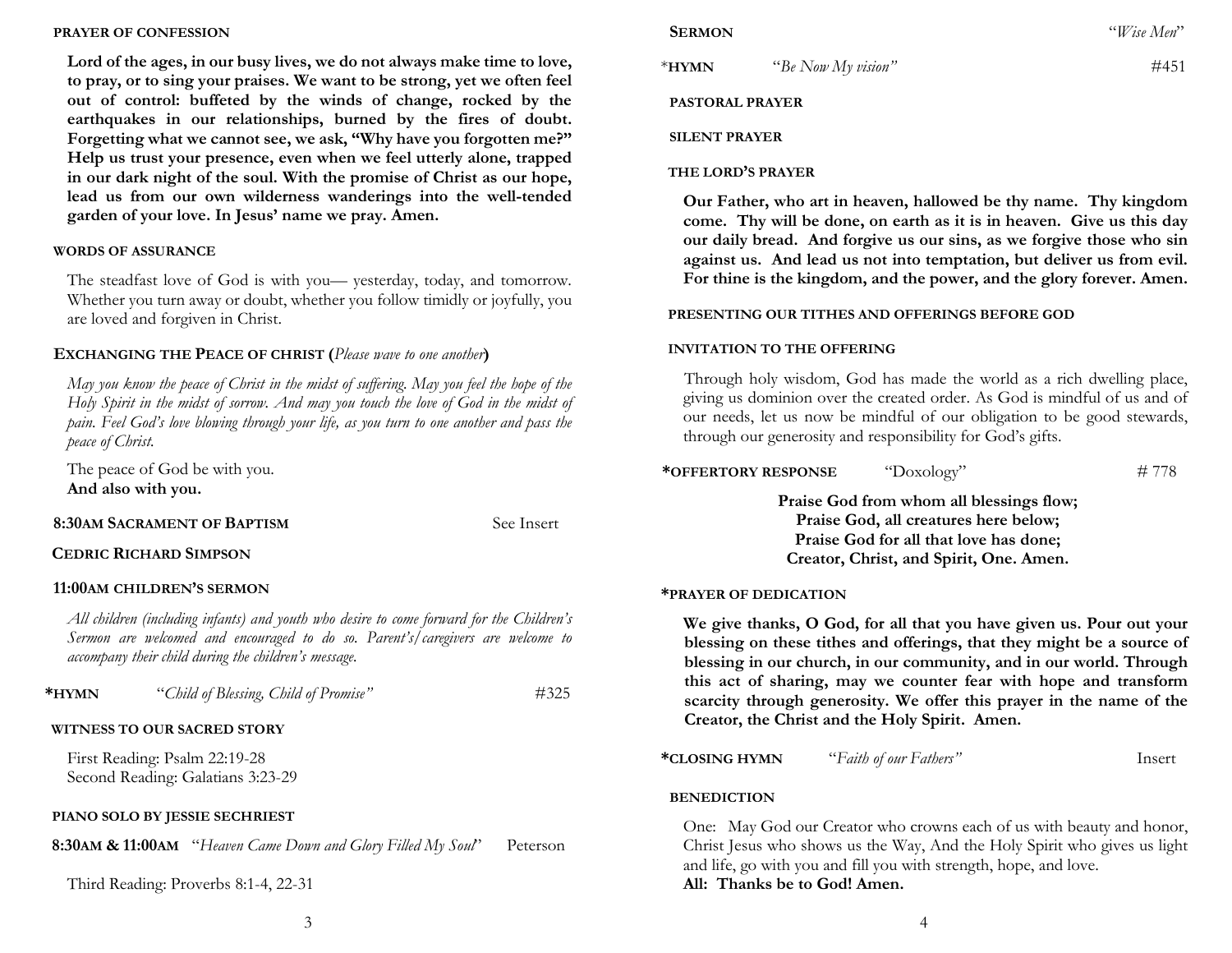### **POSTLUDE**

| 8:30AM  | "God Reigns Over All The Earth" | Krug         |
|---------|---------------------------------|--------------|
| 11:00AM | "Faith of Our Fathers"          | D.H. Hegarty |

# WE ARE DELIGHTED THAT YOU JOINED US FOR WORSHIP TODAY!

- THE ALTAR FLOWERS are presented to the glory of God and in celebration of our 55th Wedding Anniversary and in honor of my aunt, Arlene Myers, by Beverly and Milton Hoak.
- THE BULLETINS are dedicated to the glory of God and in celebration of the baptism of Cedric Simpson and to bless all Fathers on this day by the Kozuch/Simpson families.
- LITURGIST: 8:30AM: Brian Curren, 11:00AM: Mary Reiber
- USHERS: 8:30AM: Don & Jeanie Bentzel, 11:00AM: Volunteer
- $\triangleright$  **GREETERS: 8:30AM:** Jay & Joyce Mummert, 11:00AM: Bob & Debbie Myers
- NURSERY DUTY: 8:30AM: Carol Burns, 11:00AM Volunteer
- MUSIC: Sandy Bamberger, Joan Hamme & Jessie Sechriest

## WE WOULD LIKE TO THANK ALL OF THE VOLUNTEERS AND MUSICIANS FOR PROVIDING THE WORSHIP MUSIC THIS SUNDAY!



We have received a request for transportation assistance to the 11:00AM service from a resident of Normandie  $\mathbf{H}$ **elping** Ridge. Mr Joseph does not have any special needs, such as a wheel chair etc, but he does not drive. If you can

provide this transportation assistance, please contact the church office to coordinate with Mr Joseph. Thank you.

Please contact the office if you're interested in sponsoring bulletins. The cost is \$20 and may be placed in your regular offering envelope. Please call the church office 2 weeks prior your desired date to have your "Special" wording placed in the bulletin.



## PRAYERS FOR THE WEEK:

# Morning Prayer

 Dear God, as we rise to meet each new day, please let us be filled with Your Spirit. Wherever we go, let us spread love, joy, peace, goodness, and faithfulness. Let us desire to become more like you and to worship you in all we do. Help us desire these things so much more than the sin that entices us. Thank



you for always going before us. In Jesus' Name. Amen. (Dr. Charles Stanley)

## Evening Prayer

Holy Spirit, please encircle me, come hold me safe and secure. Wrap my mind up with your truth. Guide my thoughts and calm my fears. Steady my emotions, Gracious God, guide my feelings that I may not be overcome by upset. Sustain my soul, with vision for the future, and hope for tomorrow. I need you every hour… In Jesus' name I pray. Amen. (Unknown writer)

## PRAYERS FOR OUR COMMUNITY OF FAITH

Chuck and Sandy Baboian, Julene Bechtel, Jim Sr. and Rosemary Bentzel, Rosabel Bentzel, Uble & Nan Frost, Mark Garber, Linda Glass, Bev Kirk, Donna Krone, Dottie Limbert, Catherine Lochman, Marguerite Lochman, Arlene Myers, Joanne Overmiller, Randy Reisinger, Donna Robertson, Charlotte Rohrbaugh, Cedric Simpson, Sue Trimble, Stewart Wagner, Elva Winter

# THOSE WHO GRIEVE FOR THEIR LOVED ONES

The Reiber Family, The Goodling Family, The Bupp Family, The Landis/Burns Family, The Harman Family



The adult summer Sunday School is a series of faith lessons by Ray Vander Laan. Everyone is invited to attend these lessons in room 100 on Sunday's from 9:45am-10:45am. The lessons will be held through September 4 in place of the Wired Word in June, July and August only. Ray Fox will be presenting the sessions.